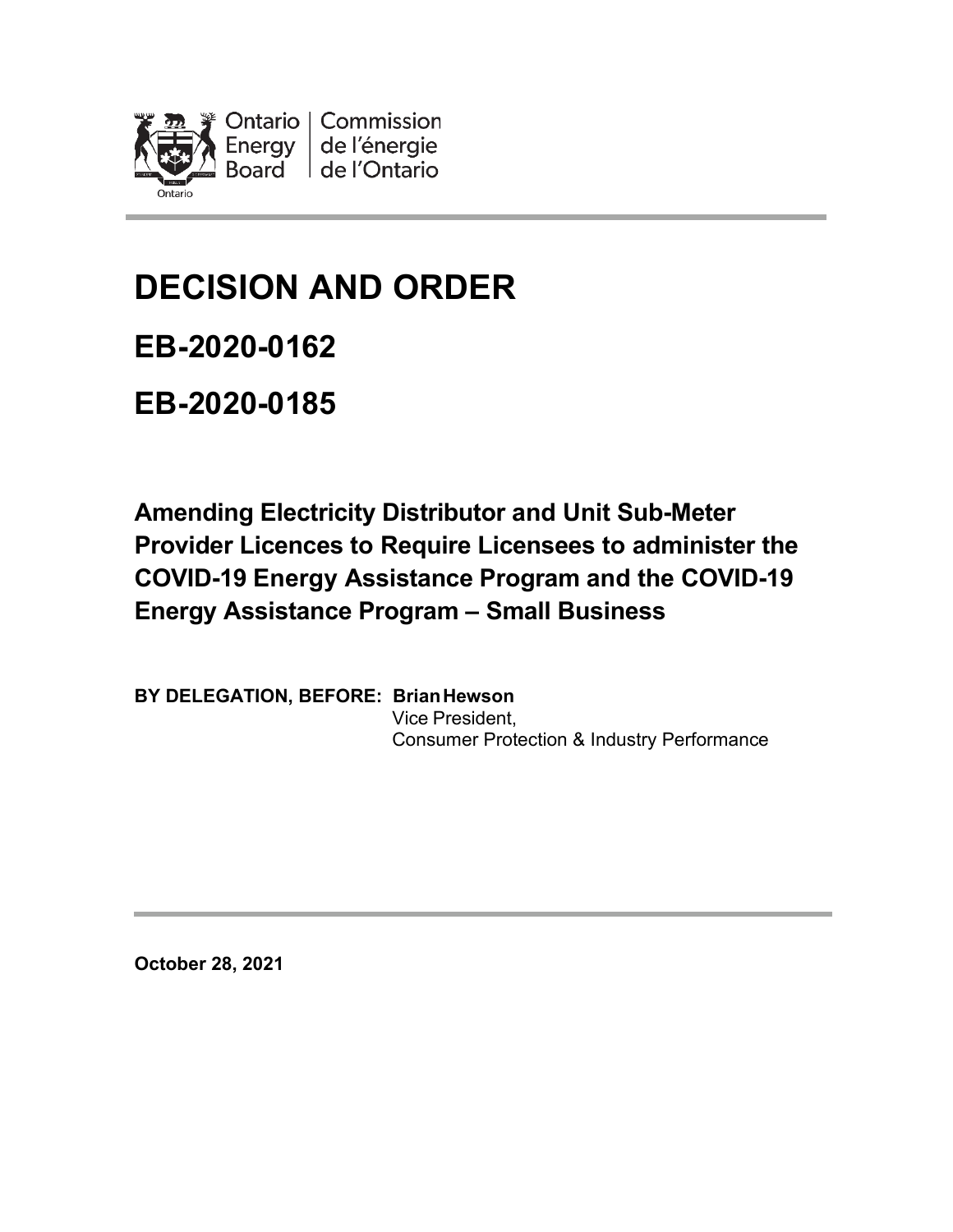# **INTRODUCTION**

Through a number of Decisions and Orders the Ontario Energy Board (OEB) has made provision for licence conditions related to the implementation of two government-funded programs by licensed electricity distributors and licensed unit sub-meter providers (collectively, Utilities): the COVID-19 Energy Assistance Program (CEAP) for residential customers, and the COVID-19 Energy Assistance Program – Small Business (CEAP-SB) for small business and registered charity customers. In this Decision and Order, the OEB is amending the licences of the Utilities to wind down CEAP and CEAP-SB by inserting "sunset" dates for the processing of applications, credits, and claims for reimbursement from Utilities to the Independent Electricity System Operator (IESO) related to these programs.

This Decision and Order is being issued by Delegated Authority without a hearing pursuant to section 6(4) of the *Ontario Energy Board Act, 1998* (OEB Act).

By [letter](https://www.oeb.ca/sites/default/files/OEB-ltr-Update-CEAP-Funding-20210617.pdf) dated June 17, 2021, the OEB notified Utilities of the Ministry of Energy's confirmation that no additional funding would be provided for CEAP or CEAP-SB. The Ministry of Energy also asked the OEB to take whatever prudent steps it considered to be necessary to manage CEAP to a conclusion. By [letter](https://www.oeb.ca/sites/default/files/OEBltr-Final-CEAP-Allocation-20210705.pdf) dated July 5, 2021, the OEB provided notice that final funding amounts had been allocated to certain Utilities reporting the greatest need and affirmed that all CEAP funds had been allocated. By [letter](https://www.oeb.ca/sites/default/files/OEBltr-CEAP-Conclusion-20211021.pdf) dated October 21, 2021, the OEB advised Utilities that they are to cease accepting CEAP and CEAP-SB applications and to remove the related application forms from their websites after October 25, 2021. The letter further advised that Utilities would be unable to submit CEAP or CEAP-SB reimbursement claims to the IESO after November 4, 2021, and that the OEB would be amending Utilities' licences to reflect this direction.

# **DECISION**

The amendment to licences provided for in this Decision and Order is being made to give effect to the directions provided to Utilities in the OEB's October 22, 2021 letter, specifically with respect to ceasing to accept applications for CEAP as of October 25, 2021 and to not make any claims for reimbursement from the IESO after November 4, 2021. The changes to the Utilities licences reflect the Ministry of Energy's request that the OEB should take appropriate steps to manage CEAP and CEAP-SB to a conclusion.

The new licence conditions are effective immediately. All other licence conditions remain unchanged.

Utilities are reminded that they may not claim an amount for reimbursement that is greater then the amount that they have been allocated.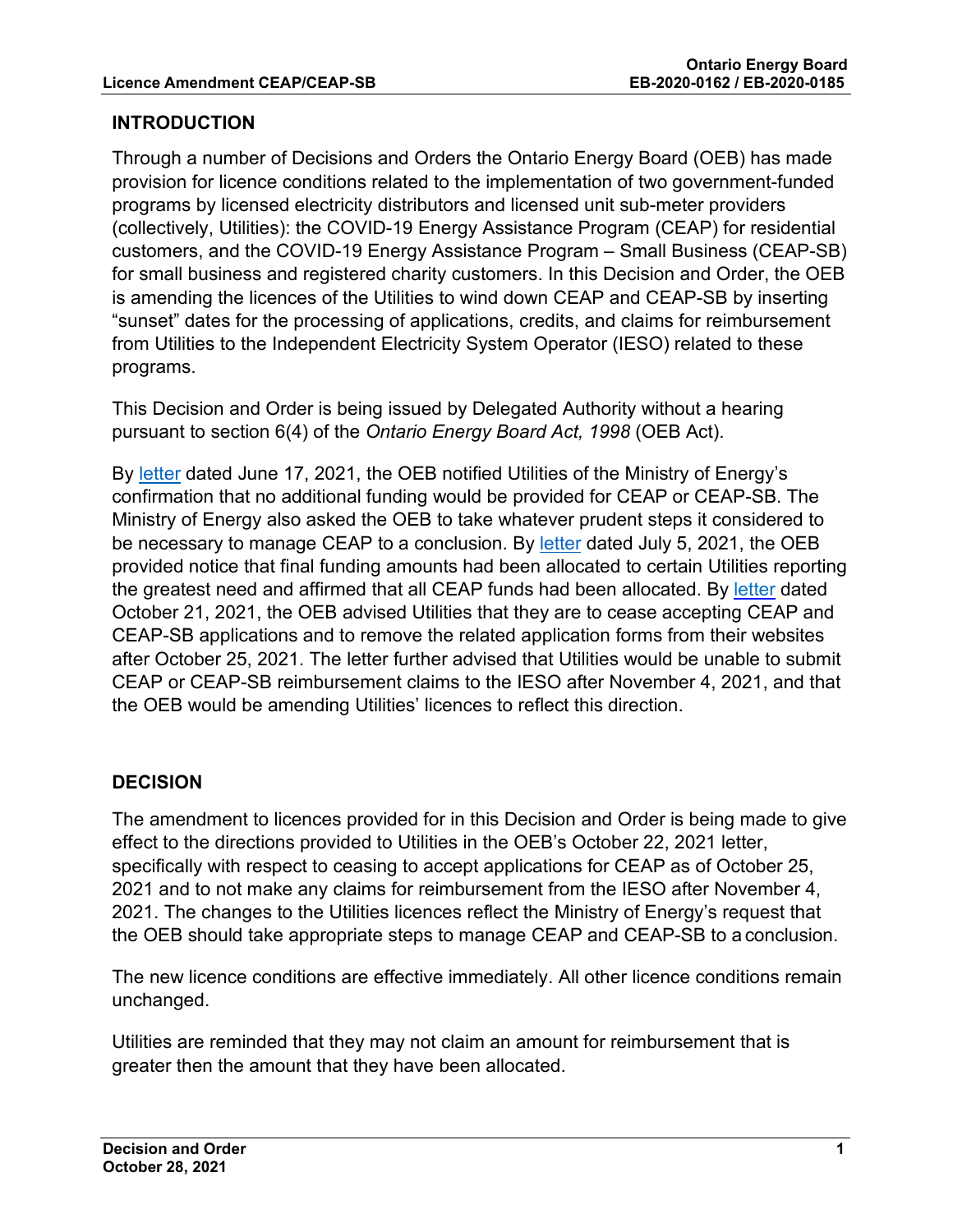# **IT IS ORDERED THAT:**

- 1. Sections 23 and 24 of the electricity distribution licence of each electricity distributor are amended to reflect the changes described in this Decision and Order as set out in Attachment A.
- 2. Sections 12 and 13 of the unit sub-metering licence of each unit sub-meter provider are amended to reflect the changes described in this Decision and Order as set out in set out in Attachment B.

**DATED** at Toronto October 28, 2021

# **ONTARIO ENERGY BOARD**

*Original Signed By*

Brian Hewson Vice President, Consumer Protection & Industry Performance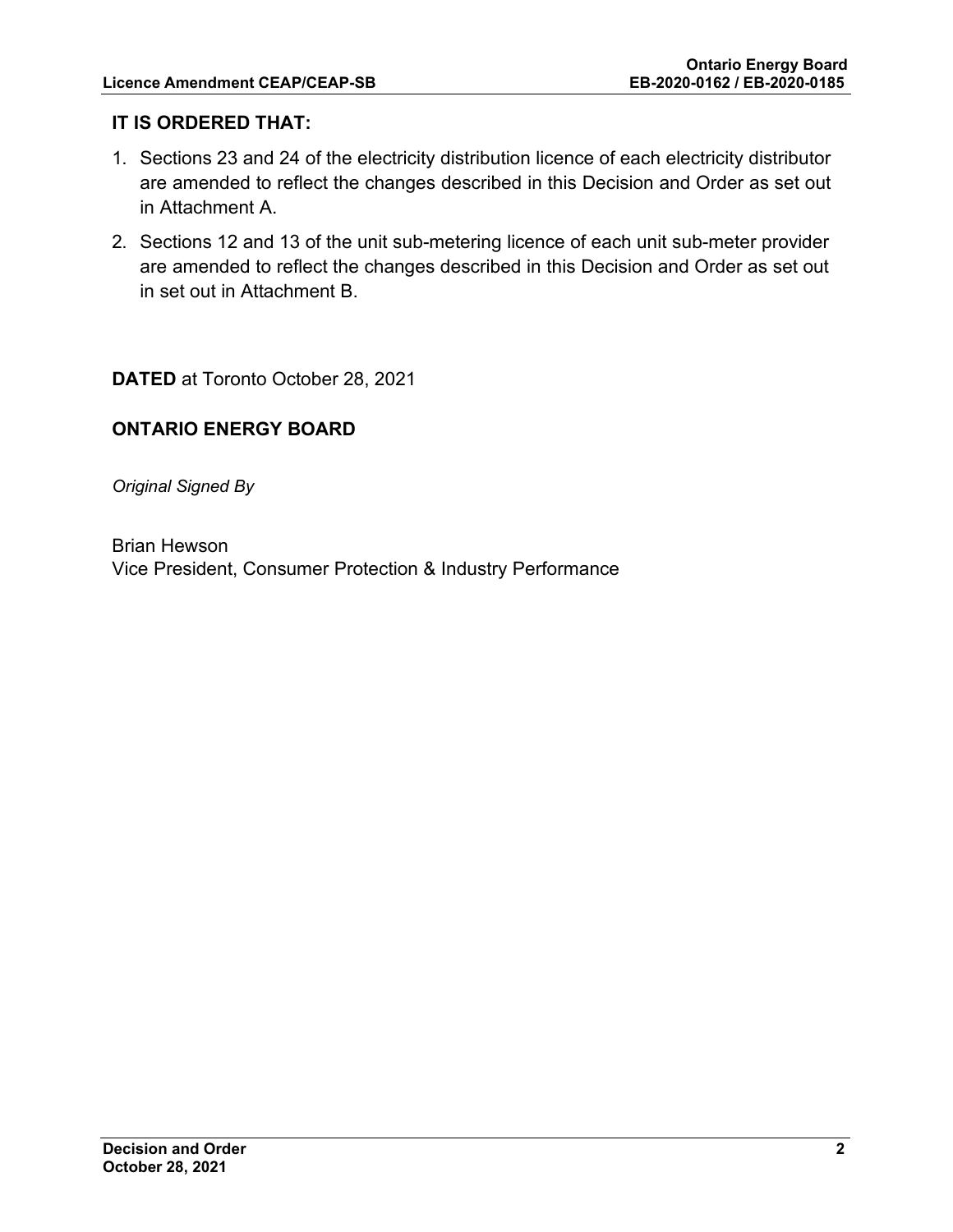### **Attachment A Decision and Order dated October 28, 2021 EB-2020-0162/EB-2020-0185 Licence Conditions – Electricity Distributor**

#### **23 Administration of COVID-19 Energy Support Program**

23.1 For the purposes of paragraphs 23.1 to 23.9:

"Application Form" means the form of application for CEAP approved by the Board, including the use of that form by telephone

"CEAP" means the COVID-19 Energy Assistance Program as described in the Board's Decision and Order dated June 16, 2020

"CEAP-eligible account" means an account in the Licensee's residential class that meets all of the following criteria:

- a) the account was in good standing (i.e. all amounts on account of electricity charges that were payable were fully paid) on March 17, 2020, and the account was not enrolled in an arrears payment for amounts owing prior to March 17, 2020
- b) complete payment on account of electricity charges has not been made on at least two electricity bills issued since March 17, 2020, and the account has an Overdue Balance on the date of receipt of the Application Form for the account including where the account is enrolled in an arrears payment agreement for amounts incurred following March 17, 2020,
- c) the account has not received funding under the Low-income Energy Assistance Programor the Ontario Electricity Support Program in 2020; and
- d) the account holder has provided a complete Application Form and has declared, through the Application Form, that they or their spouse or common-law partner that resides in the same residence:
	- i) are unemployed on the date that they provide their completed Application Form tothe Licensee
	- ii) have received Employment Insurance or the Canada Emergency Response Benefitsince March 17, 2020

"Overdue Balance" means the amount by which the account holder's balance is past due in respect of Electricity Charges at the time the Application Form is received by the Licensee. Amounts that may be on the bill but are not yet past due are not part of the Overdue Balance.

"electricity charges" means: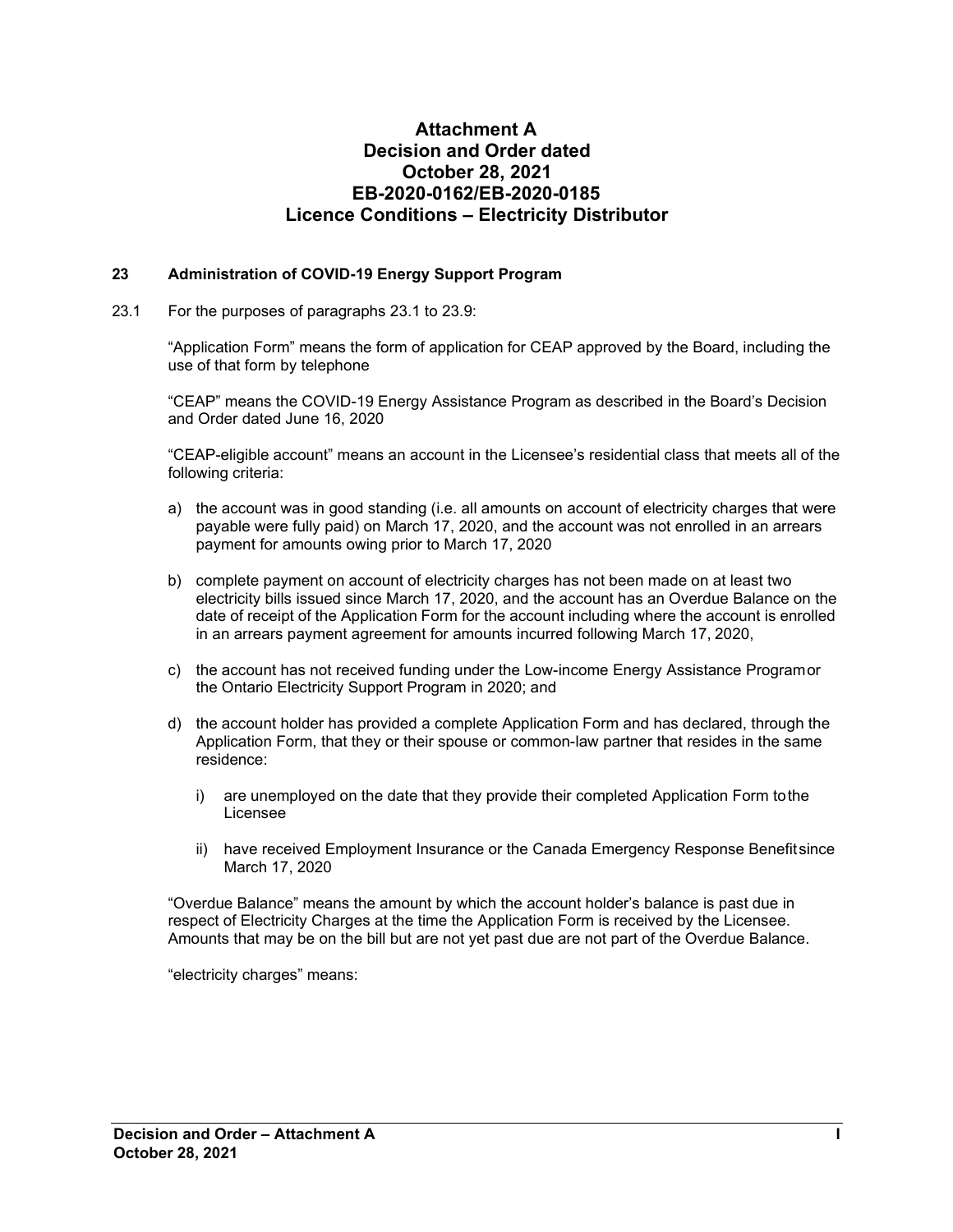- a) charges that appear under the sub-headings "Electricity", "Delivery", and "Regulatory Charges" as described in Ontario Regulation 275/04 (Information on Invoices to Certain Classes of Consumers of Electricity) made under the Act, and all applicable taxes onthose charges;
- b) where applicable, charges prescribed by regulations under section 25.33 of the Electricity Act and all applicable taxes on those charges
- c) Board-approved specific service charges, including late payment charges, and such other charges and applicable taxes associated with the consumption of electricity as may be required by law to be included on the bill issued to the customer or as may be designatedby the Board for the purposes of this definition, but not including security deposits, amounts owed by a customer pursuant to a billing adjustment, or amounts under an arrears payment agreement entered into prior to March 17, 2020; and
- *d)* any financial assistance provided for under the *Ontario Rebate for Electricity Consumers Act, 2016*
- 23.2 The Licensee shall start to accept Application Forms as of July 13, 2020, and cease accepting Application Forms after October 25, 2021.
- 23.3 The Licensee shall:
	- a) Make copies of the Application Form available on its web site and to any customer onrequest until October 25, 2021, after which time the Application Form shall be removed from the web site and will not be provided to customers.
	- b) Process all complete Application Forms in the order in which they are received.
	- c) Accept Application Forms by e-mail or mail, and may also allow the Application Form to be completed online or by telephone, provided that where Application Forms are completedby telephone the call must be recorded and must document confirmation of all information requested on the Application Form, including consent and the applicant's declaration of eligibility, until October 25, 2021.
	- d) Process each complete Application Form within 10 business days of receipt.
- 23.4 The Licensee shall provide a credit to a CEAP-eligible account in an amount equal to half of the Overdue Balance for the account:
	- a) to a maximum of \$230, where the Application Form declares that the account is for a residence that mainly uses electric heating or in which an eligible medical deviceis used
	- b) to a maximum of or \$115, in all other cases.
- 23.5 The credit must be applied on the next bill issued to the CEAP-eligible account after the processing of the Application Form for the account as set out in paragraph 23.3(d), where feasible, and in any event no later than on the following bill.
- 23.6 Despite paragraph 23.4:
	- a) The Licensee is not required to provide a credit to a CEAP-eligible account if the total amount of CEAP funding available to the Licensee as specified by the Board has been expended; and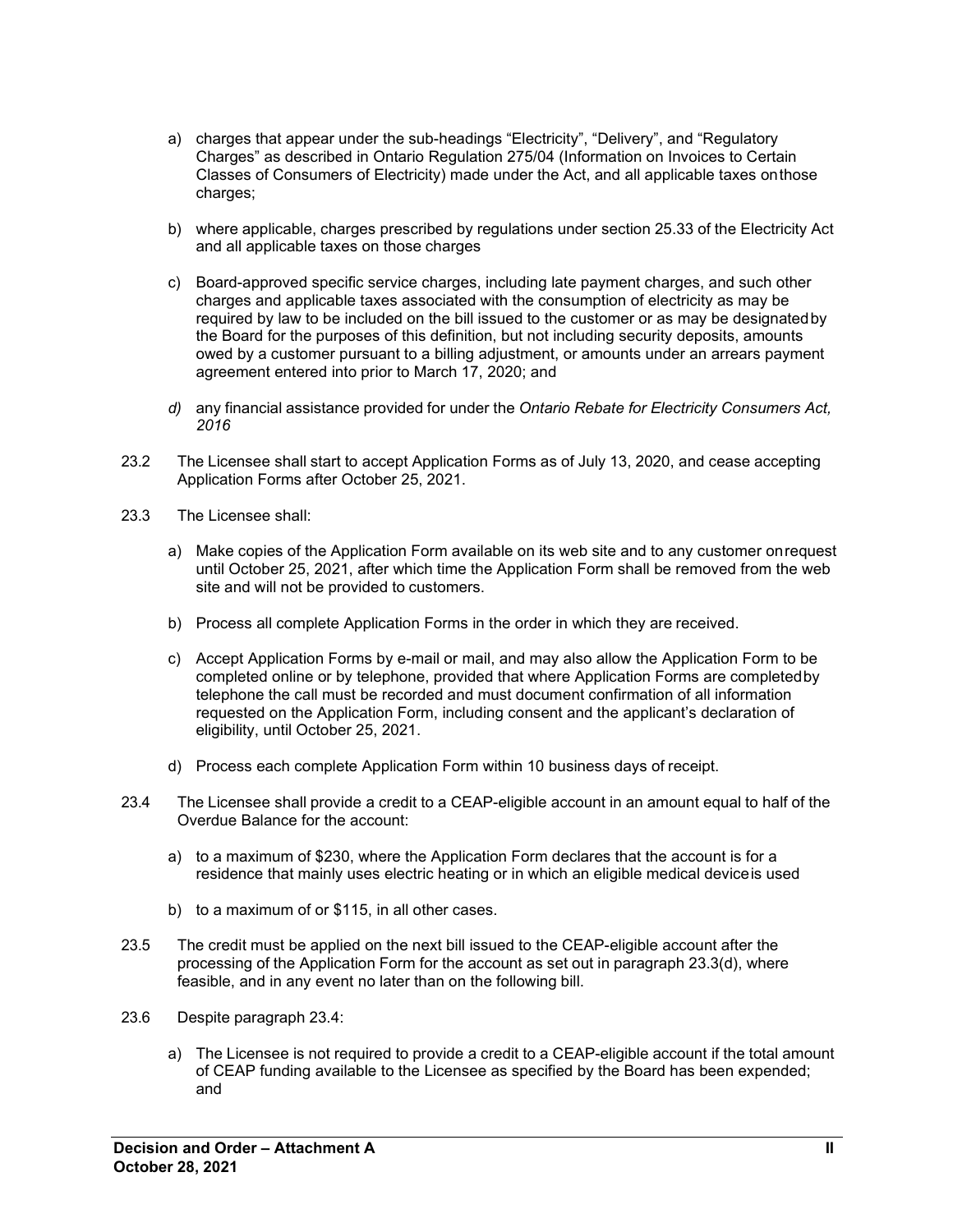- b) The Licensee shall not provide a credit to a CEAP-eligible account more than once; and
- c) The Licensee shall not accept any Application Forms after October 25, 2021, and shallnot seek reimbursement for any CEAP credits from the IESO after November 4, 2021.
- 23.7 Reimbursement for credits provided by the Licensee to CEAP-eligible accounts, up to the total referred to in paragraph 23.4(a), are recoverable from the Independent Electricity System Operator. The Licensee shall provide information in such form and manner, and within such time, as the IESO may reasonably require, in respect of requests for reimbursement. The Licensee shall not seek reimbursement from the Independent Electricity System Operator for any amounts above the total referred to in paragraph 23.4(a) or on account of any costs relating to the administration of CEAP.
- 23.8 The Licensee shall keep the following records for two years, and make them availableto the Board upon request:
	- a) Copies of all Application Forms received, including recordings of calls where the Application Form is provided by telephone, and copies of any communications with customers about CEAP.
	- b) A record of all Application Forms that were accepted as complete and a credit wasprovided to CEAP-eligible accounts, and a record of all Application Forms that were denied
	- c) A record of the credit provided to each CEAP-eligible account, as well as the totalamount of credits provided to all CEAP-eligible accounts.
- 23.9 The Licensee shall report to the Board, as soon as practicable, the date on which tototal amount of CEAP funding referred to in paragraph 23.4(a) has been expended.
- 23.10 Paragraphs 23.1 to 23.9 govern over any provisions of the Distribution System Code orthe Standard Supply Service Code in the event of any inconsistency.

#### **24 Administration of COVID-19 Energy Support Program – Small Business**

24.1 For the purposes of paragraphs 24.1 to 24.9:

"Application Form" means the form of application for CEAP-SB approved by the Board, including the use of that form by telephone

"CEAP-SB" means the COVID-19 Energy Assistance Program – Small Business as described in the Board's Decision and Order dated August 7, 2020

"CEAP-SB eligible account" means an account for premises in the Licensee's GS<50 class (for electricity distributors) / relevant commercial class and whose annual usage is less than 150,000 kWh (for USMPs) that meets all of the following criteria:

- a) the account holder has a registered business number or charitable registration number for the business or registered charity operating out of the premises,
- b) the account was in good standing (i.e. all amounts on account of electricity charges thatwere payable were fully paid) on March 17, 2020, and the account was not enrolled in an arrears payment agreement for amounts owing prior to March 17, 2020,
- c) complete payment on account of electricity charges has not been made on at least two electricity bills issued since March 17, 2020, and the account has an Overdue Balanceon the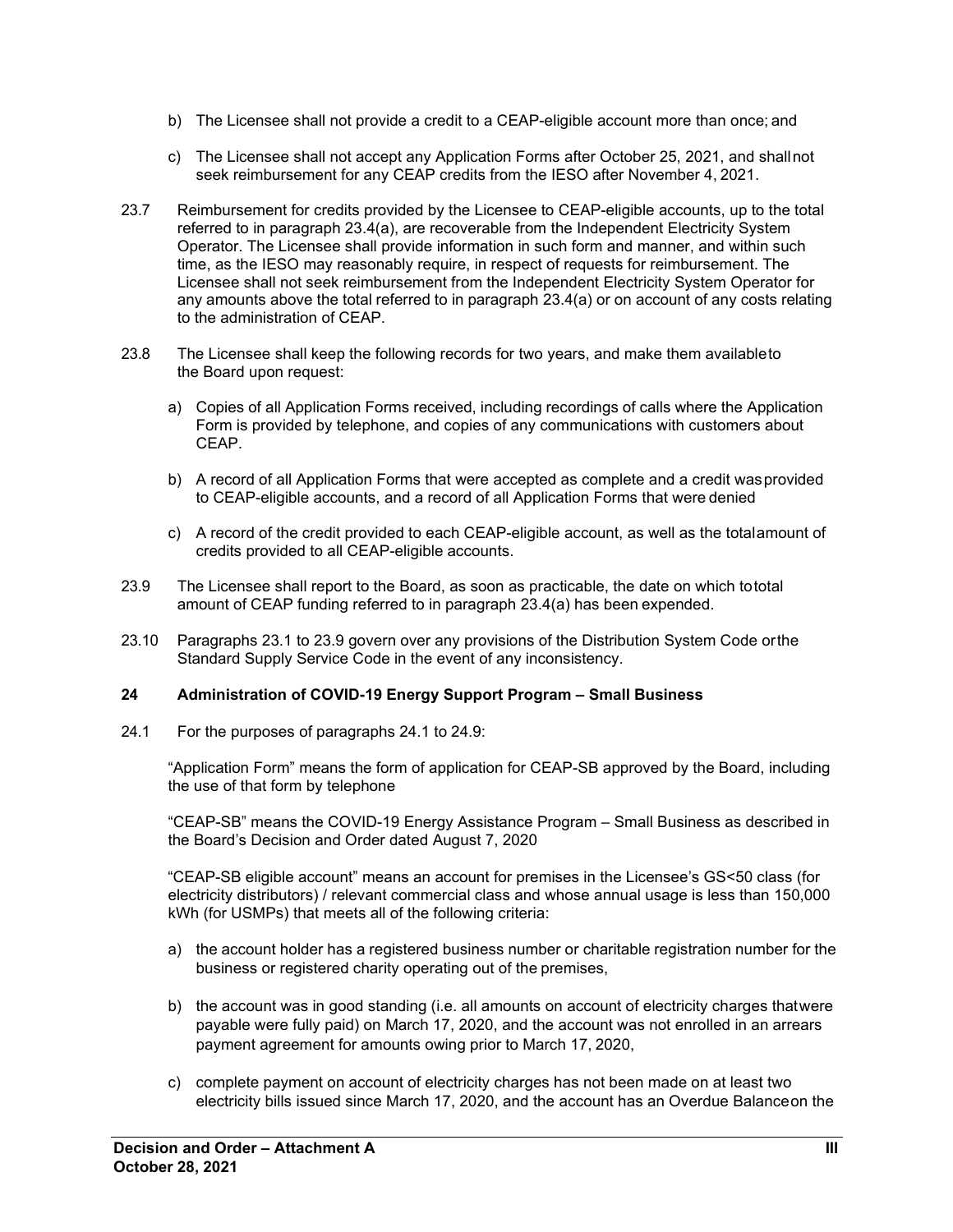date of receipt of the Application Form for the account including where the account is enrolled in an arrears payment agreement for amounts incurred following March 17, 2020,

- d) the account holder has confirmed in the Application Form that it is not applying for a CEAP-SB credit for another location or electricity account anywhere in the Province of Ontario for the same small business or registered charity,
- e) the account holder has provided a complete Application Form and has declared, through the Application Form, that their small business or registered charity's premises was required to close to the public for regular operations for at least 15 days as a result of a government order or inability to comply with public health recommendations.

Note that the Licensee is only required to verify the information in items (b), (c), and (e) above.

"electricity charges" means:

- a) charges that appear under the sub-headings "Electricity", "Delivery", and "Regulatory Charges" as described in Ontario Regulation 275/04 (Information on Invoices to Certain Classes of Consumers of Electricity) made under the Act, and all applicable taxes onthose charges;
- b) where applicable, charges prescribed by regulations under section 25.33 of the Electricity Act and all applicable taxes on those charges
- c) Board-approved specific service charges, including late payment charges, and such other charges and applicable taxes associated with the consumption of electricity as may be required by law to be included on the bill issued to the customer or as may be designatedby the Board for the purposes of this definition, but not including security deposits, amounts owed by a customer pursuant to a billing adjustment, or amounts under a payment agreement entered into prior to March 17, 2020; and
- d) any financial assistance provided for under the *Ontario Rebate for Electricity Consumers Act, 2016;* and

"Overdue Balance" means the amount by which the account holder's balance is past due in respect of Electricity Charges at the time the Application Form is received by the Licensee. Amounts that may be on the bill but are not yet past due are not part of the Overdue Balance.

- 24.2 The Licensee shall start to accept Application Forms as of August 31, 2020 and cease accepting Application Forms after October 25, 2021.
- 24.3 The Licensee shall:
	- a) Make copies of the Application Form available on its web site and to any customer on request until October 25, 2021, after which time the Application Form shall be removed from the web site and will not be provided to customers.
	- b) Process all complete Application Forms in the order in which they are received.
	- c) Accept Application Forms by e-mail or mail, and may also allow the Application Form to be completed online or by telephone, provided that where Application Forms are completedby telephone the call must be recorded and must document confirmation of all information requested on the Application Form, including consent and the applicant's declaration of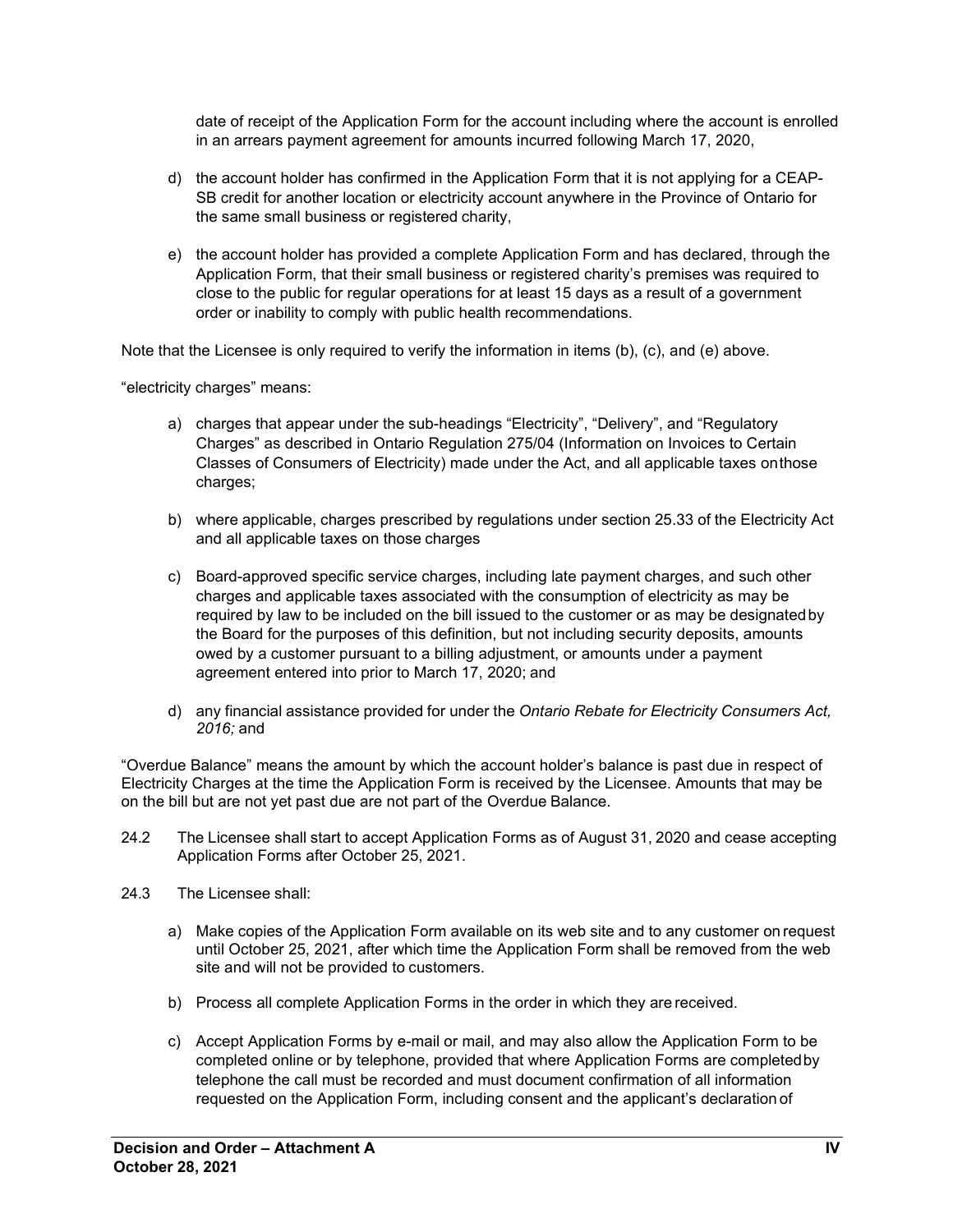eligibility, until October 25, 2021.

- d) Process each complete Application Form within 10 business days of receipt.
- 24.4 The Licensee shall provide a credit to a CEAP-SB eligible account up to the amount ofthe Overdue Balance for the account:
	- a) to a maximum of \$850, where the Application Form declares that the account is forsmall business or registered charity premises that primarily uses electricity for heating;or
	- b) to a maximum of or \$425, in all other cases.
- 24.5 The credit must be applied on the next bill issued to the CEAP-SB eligible account afterthe processing of the Application Form for the account as set out in paragraph 24.3(d), where feasible, and in any event no later than on the following bill.
- 24.6 Despite paragraph 24.4:
	- a) The Licensee is not required to provide a credit to a CEAP-SB eligible account if the total amount of CEAP-SB funding available to the Licensee as specified by the Board hasbeen expended; and
	- b) The Licensee shall not provide a credit to a CEAP-SB eligible account more than once; and
	- c) The Licensee shall not accept any Application Forms after October 25, 2021, and shallnot seek reimbursement for any CEAP credits from the IESO after November 4, 2021.
- 24.7 Reimbursement for credits provided by the Licensee to CEAP-SB eligible accounts, up to the total referred to in paragraph 24.5(a), are recoverable from the Independent Electricity System Operator. The Licensee shall provide information in such form and manner, and within such time, as the IESO may reasonably require, in respect of requests for reimbursement. The Licensee shall not seek reimbursement from the Independent Electricity System Operator for any amount above the total referred to in paragraph 24.5(a) or on account of any costs relating to the administration of CEAP-SB.
- 24.8 The Licensee shall keep the following records for two years, and make them available to the Board upon request:
	- a) Copies of all Application Forms received, including recordings of calls where the Application Form is provided by telephone, and copies of any communications with customers about CEAP-SB.
	- b) A record of all Application Forms that were accepted as complete and a credit wasprovided to CEAP-SB eligible accounts, and a record of all Application Forms that were denied.
	- c) A record of the credit provided to each CEAP-SB eligible account, as well as the totalamount of credits provided to all CEAP-SB eligible accounts.
- 24.9 The Licensee shall report to the Board, as soon as practicable, the date on which thetotal amount of CEAP-SB funding referred to in paragraph 24.5(a) has beenexpended.
- 24.10 Paragraphs 24.1 to 24.9 govern over any provisions of the Distribution System Code orthe Standard Supply Service Code in the event of any inconsistency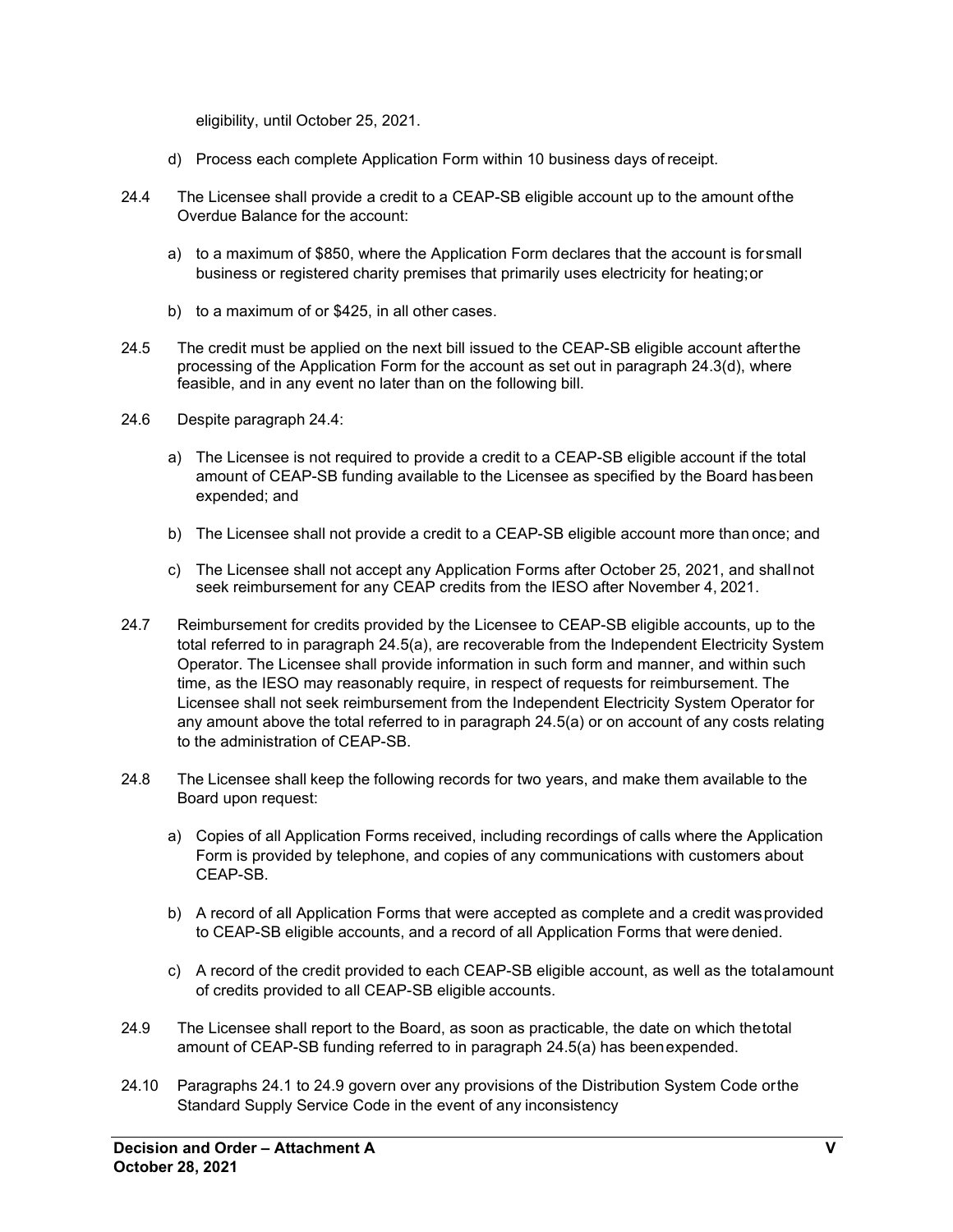## **Attachment B**

## **Decision and Order dated October 28, 2021 EB-2020-0162/EB-2020-0185 Licence Conditions – Unit Sub-Meter Provider**

#### **12 Administration of COVID-19 Energy Support Program**

12.1 For the purposes of paragraphs 12.1 to 12.9:

"Application Form" means the form of application for CEAP approved by the Board, including the use of that form by telephone

"CEAP" means the COVID-19 Energy Assistance Program as described in the Board's Decision and Order dated June 16, 2020

"CEAP-eligible account" means an account in the Licensee's residential class that meets all of the following criteria:

- a) the account was in good standing (i.e., all amounts on account of electricity charges that were payable were fully paid) on March 17, 2020, and the account was not enrolled inan arrears payment for amounts owing prior to March 17, 2020
- b) complete payment on account of electricity charges has not been made on at least two electricity bills issued since March 17, 2020, and the account has an Overdue Balance on the date of receipt of the Application Form for the account including where the account is enrolled in an arrears payment agreement for amounts incurred following March 17, 2020,
- c) the account has not received funding under the Low-income Energy Assistance Programor the Ontario Electricity Support Program in 2020; and
- d) the account holder has provided a complete Application Form and has declared, throughthe Application Form, that they or their spouse or common-law partner that resides in the same residence:
	- i) are unemployed on the date that they provide their completed Application Form tothe Licensee
	- ii) have received Employment Insurance or the Canada Emergency Response Benefitsince March 17, 2020

"Overdue Balance" means the amount by which the account holder's balance is past due in respect of Electricity Charges at the time the Application Form is received by the Licensee. Amounts that may be on the bill but are not yet past due are not part of the Overdue Balance.

"electricity charges" means:

12.2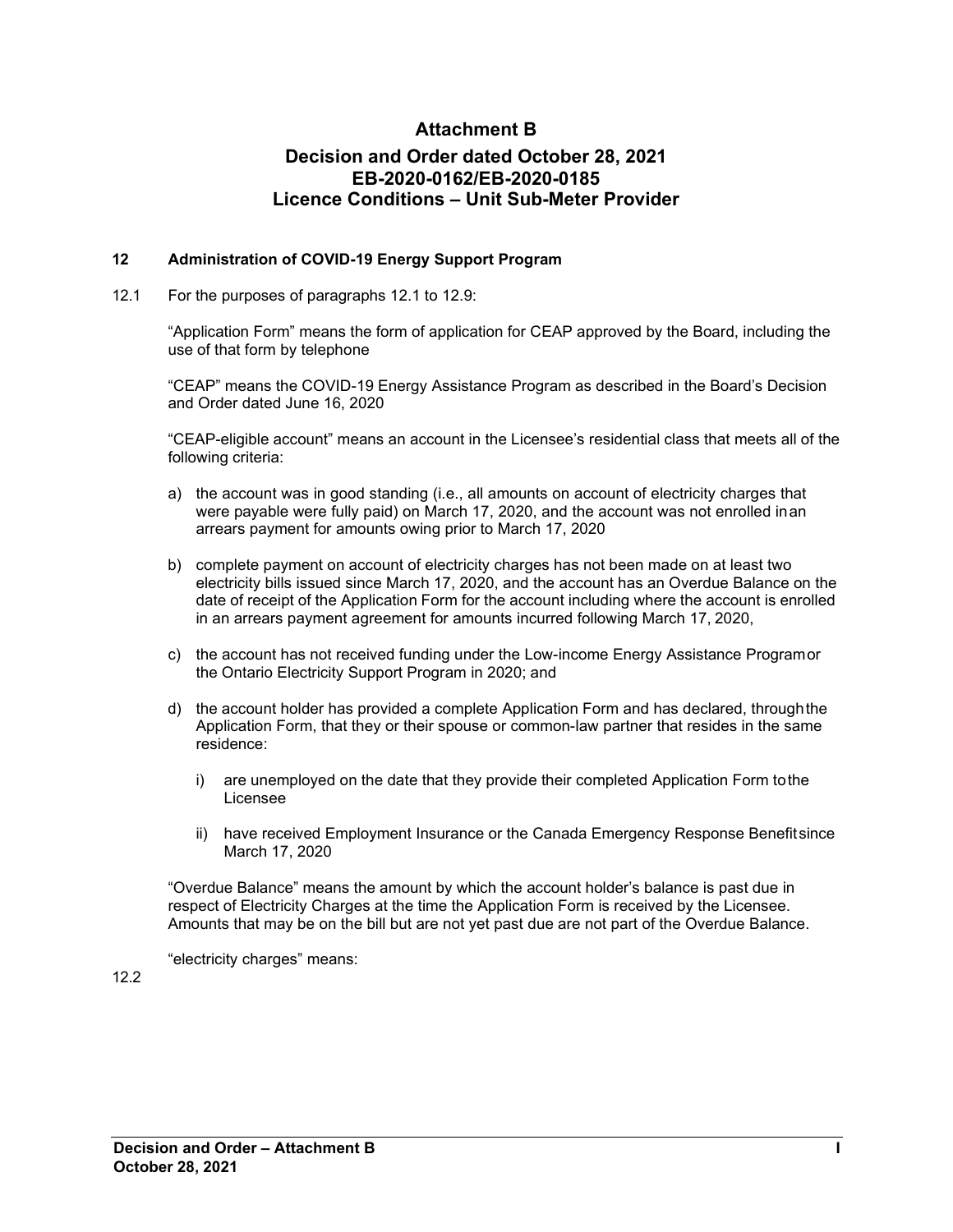- a) charges that appear under the sub-headings "Electricity", "Delivery", and "Regulatory Charges" as described in Ontario Regulation 275/04 (Information on Invoices to Certain Classes of Consumers of Electricity) made under the Act, and all applicable taxes on those charges;
- b) where applicable, charges prescribed by regulations under section 25.33 of the Electricity Act and all applicable taxes on those charges
- c) Board-approved specific service charges, including late payment charges, and such other charges and applicable taxes associated with the consumption of electricity as may be required by law to be included on the bill issued to the customer or as may be designated by the Board for the purposes of this definition, but not including security deposits, amounts owed by a customer pursuant to a billing adjustment, or amounts under an arrears payment agreement entered into prior to March 17, 2020; and
- *d)* any financial assistance provided for under the *Ontario Rebate for Electricity Consumers Act, 2016*
- 12.3 The Licensee shall start to accept Application Forms as of July 13, 2020, and cease accepting Application Forms after October 25, 2021.
- 12.4 The Licensee shall:
	- a) Make copies of the Application Form available on its web site and to any customer onrequest until October 25, 2021, after which time the Application Form shall be removed from the web site and will not be provided to customers.
	- b) Process all complete Application Forms in the order in which they are received.
	- c) Accept Application Forms by e-mail or mail, and may also allow the Application Form to be completed online or by telephone, provided that where Application Forms are completedby telephone the call must be recorded and must document confirmation of all information requested on the Application Form, including consent and the applicant's declaration of eligibility, until October 25, 2021.
	- d) Process each complete Application Form within 10 business days of receipt.
- 12.5 The Licensee shall provide a credit to a CEAP-eligible account in an amount equal to half ofthe Overdue Balance for the account:
	- a) to a maximum of \$230, where the Application Form declares that the account is for aresidence that mainly uses electric heating or in which an eligible medical device is used
	- b) to a maximum of or \$115, in all other cases.
- 12.6 The credit must be applied on the next bill issued to the CEAP-eligible accountafter the processing of the Application Form for the account as set out in paragraph 12.3(d), where feasible, and in any event no later than on the following bill.
- 12.7 Despite paragraph 12.4:
	- a) The Licensee is not required to provide a credit to a CEAP-eligible account if the total amount of CEAP funding available to the Licensee as specified by the Board has been expended; and
	- b) The Licensee shall not provide a credit to a CEAP-eligible account more than once; and
	- c) The Licensee shall not accept any Application Forms after October 25, 2021 and shall not seek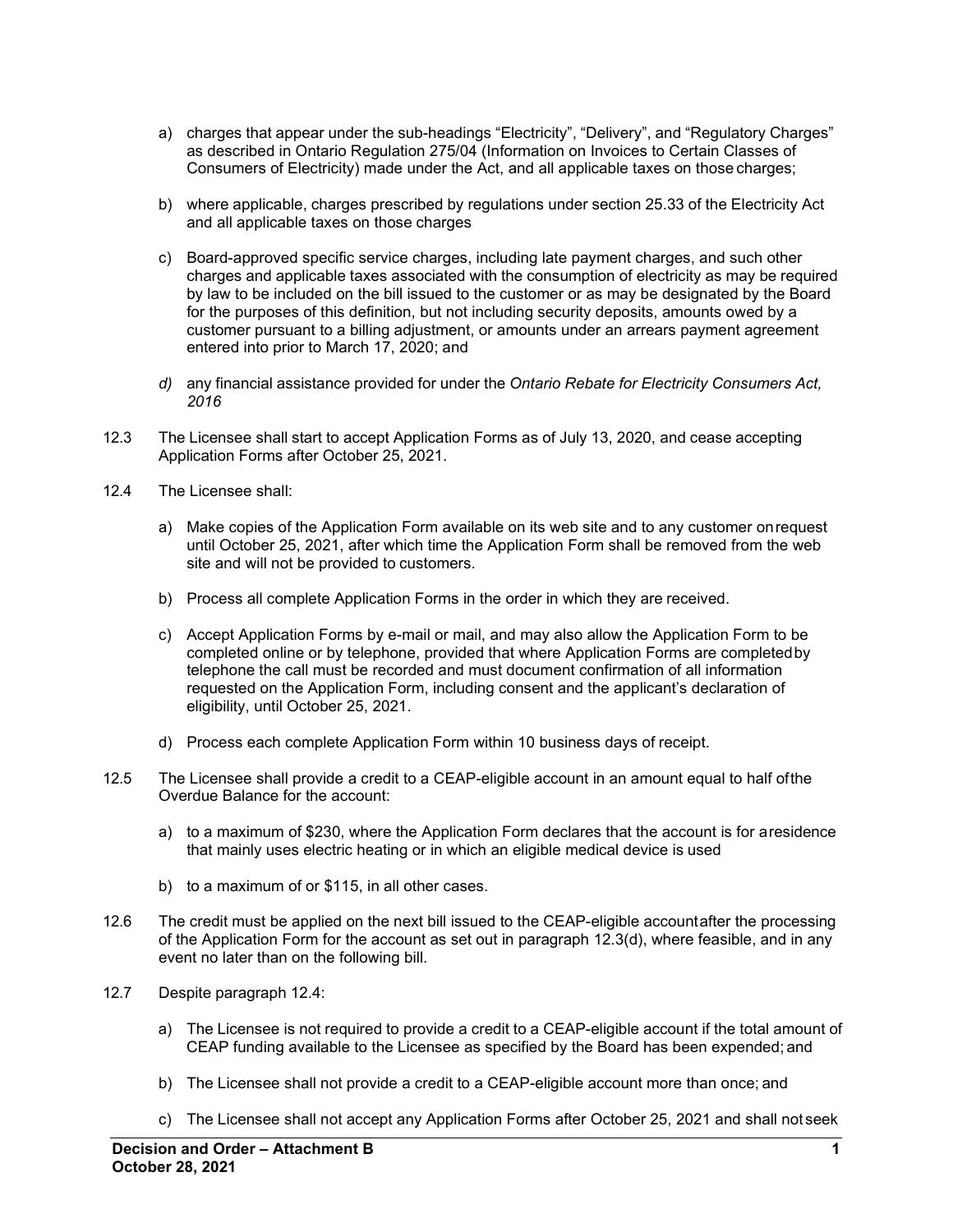reimbursement for any CEAP credits from the IESO after November 4, 2021.

- 12.8 Reimbursement for credits provided by the Licensee to CEAP-eligible accounts, up to the total referred to in paragraph 12.4(a), are recoverable from the Independent Electricity System Operator. The Licensee shall provide information in such form and manner, and within such time, as theIESO may reasonably require, in respect of requests for reimbursement. The Licensee shall not seek reimbursement from the Independent Electricity System Operator for any amounts above the total referred to in paragraph 12.4(a) or on account of any costs relating to the administration of CEAP.
- 12.9 The Licensee shall keep the following records for two years, and make them available to the Board upon request:
	- a) Copies of all Application Forms received, including recordings of calls where the Application Form is provided by telephone, and copies of any communications with customers about CEAP.
	- b) A record of all Application Forms that were accepted as complete and a credit was provided to CEAP-eligible accounts, and a record of all Application Forms that were denied
	- c) A record of the credit provided to each CEAP-eligible account, as well as the totalamount of credits provided to all CEAP-eligible accounts.
- 12.10 The Licensee shall report to the Board, as soon as practicable, the date on which to total amount of CEAP funding referred to in paragraph 12.4(a) has been expended.
- 12.11 Paragraphs 12.1 to 12.9 govern over any provisions of the Distribution System Codeor the Standard Supply Service Code in the event of any inconsistency.

#### **13 Administration of COVID-19 Energy Support Program – Small Business**

13.1 For the purposes of paragraphs 13.1 to 13.9:

"Application Form" means the form of application for CEAP-SB approved by the Board, including the use of that form by telephone

"CEAP-SB" means the COVID-19 Energy Assistance Program – Small Business as described inthe Board's Decision and Order dated August 7, 2020

"CEAP-SB eligible account" means an account for premises in the Licensee's GS<50 class (for electricity distributors) / relevant commercial class and whose annual usage is less than 150,000 kWh (for USMPs) that meets all of the following criteria:

- a) the account holder has a registered business number or charitable registration number for the business or registered charity operating out of the premises,
- b) the account was in good standing (i.e., all amounts on account of electricity charges that were payable were fully paid) on March 17, 2020, and the account was not enrolled in an arrears payment agreement for amounts owing prior to March 17, 2020,
- c) complete payment on account of electricity charges has not been made on at least two electricity bills issued since March 17, 2020, and the account has an Overdue Balance on the date of receipt of the Application Form for the account including where the account is enrolled in an arrears payment agreement for amounts incurred following March 17, 2020,
- d) the account holder has confirmed in the Application Form that it is not applying for a CEAP- SB credit for another location or electricity account anywhere in the Province of Ontario for the same small business or registered charity,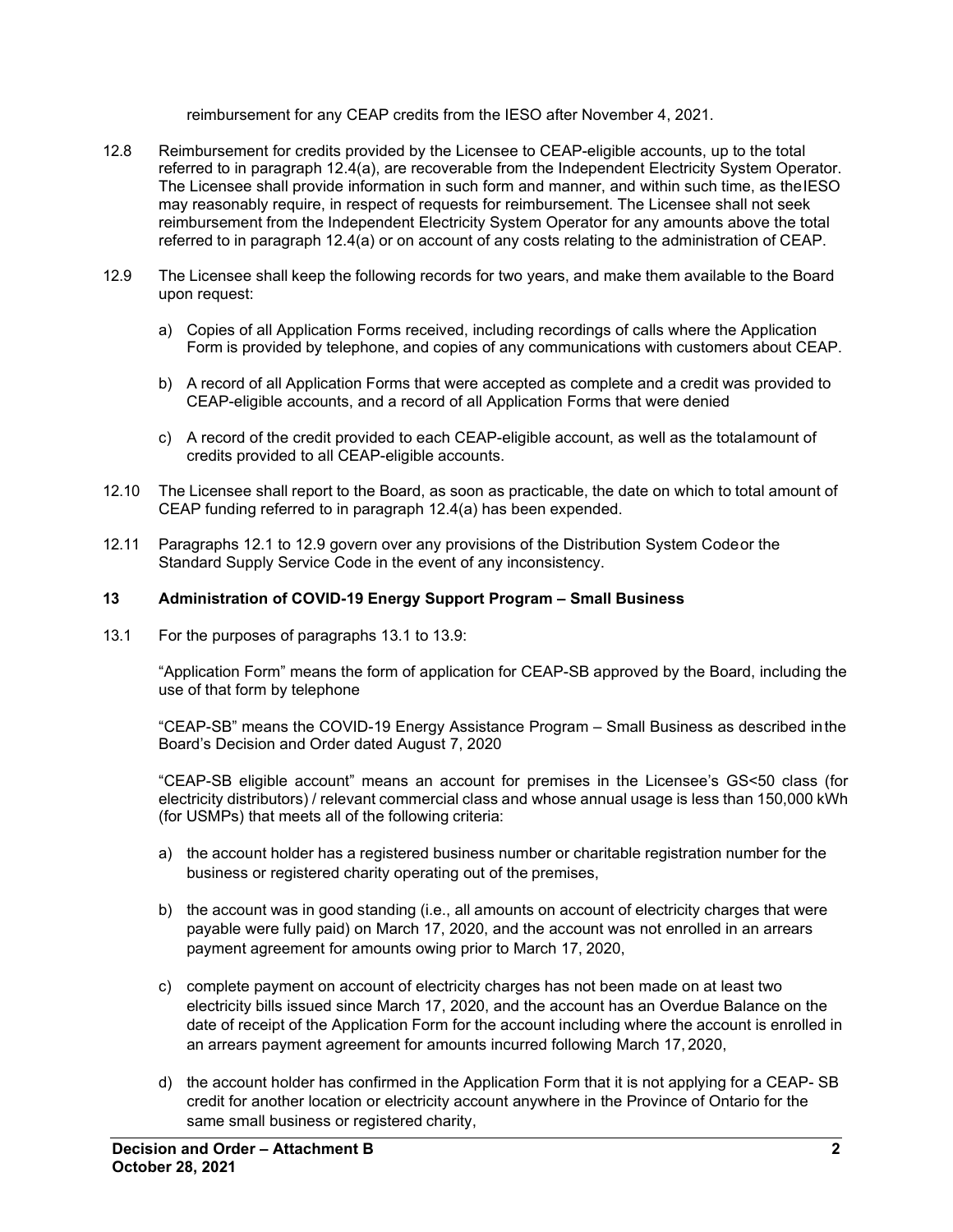e) the account holder has provided a complete Application Form and has declared, through the Application Form, that their small business or registered charity's premises was required to close to the public for regular operations for at least 15 days as a result of a government order or inability to comply with public health recommendations.

Note that the Licensee is only required to verify the information in items (b), (c), and (e) above.

"electricity charges" means:

- a) charges that appear under the sub-headings "Electricity", "Delivery", and "Regulatory Charges" as described in Ontario Regulation 275/04 (Information on Invoices to Certain Classes of Consumers of Electricity) made under the Act, and all applicable taxes on those charges;
- b) where applicable, charges prescribed by regulations under section 25.33 of the Electricity Act and all applicable taxes on those charges
- c) Board-approved specific service charges, including late payment charges, and such other charges and applicable taxes associated with the consumption of electricity as may be required by law to be included on the bill issued to the customer or as may be designated by the Board for the purposes of this definition, but not including security deposits, amounts owed by a customer pursuant to a billing adjustment, or amounts under a payment agreement enteredinto prior to March 17, 2020; and
- d) any financial assistance provided for under the *Ontario Rebate for Electricity Consumers Act, 2016;* and

"Overdue Balance" means the amount by which the account holder's balance is past due in respect of Electricity Charges at the time the Application Form is received by the Licensee. Amounts that may be on the bill but are not yet past due are not part of the Overdue Balance.

- 13.2 The Licensee shall start to accept Application Forms as of August 31, 2020 and cease accepting Application Forms after October 25, 2021.
- 13.3 The Licensee shall:
	- a) Make copies of the Application Form available on its web site and to any customer on request until October 25, 2021, after which time the Application Form shall be removed from the web site and will not be provided to customers.
	- b) Process all complete Application Forms in the order in which they are received.
	- c) Accept Application Forms by e-mail or mail, and may also allow the Application Form to be completed online or by telephone, provided that where Application Forms are completedby telephone the call must be recorded and must document confirmation of all information requested on the Application Form, including consent and the applicant's declaration of eligibility, until October 25, 2021.
	- d) Process each complete Application Form within 10 business days of receipt.
- 13.4 The Licensee shall provide a credit to a CEAP-SB eligible account up to the amount of theOverdue Balance for the account: